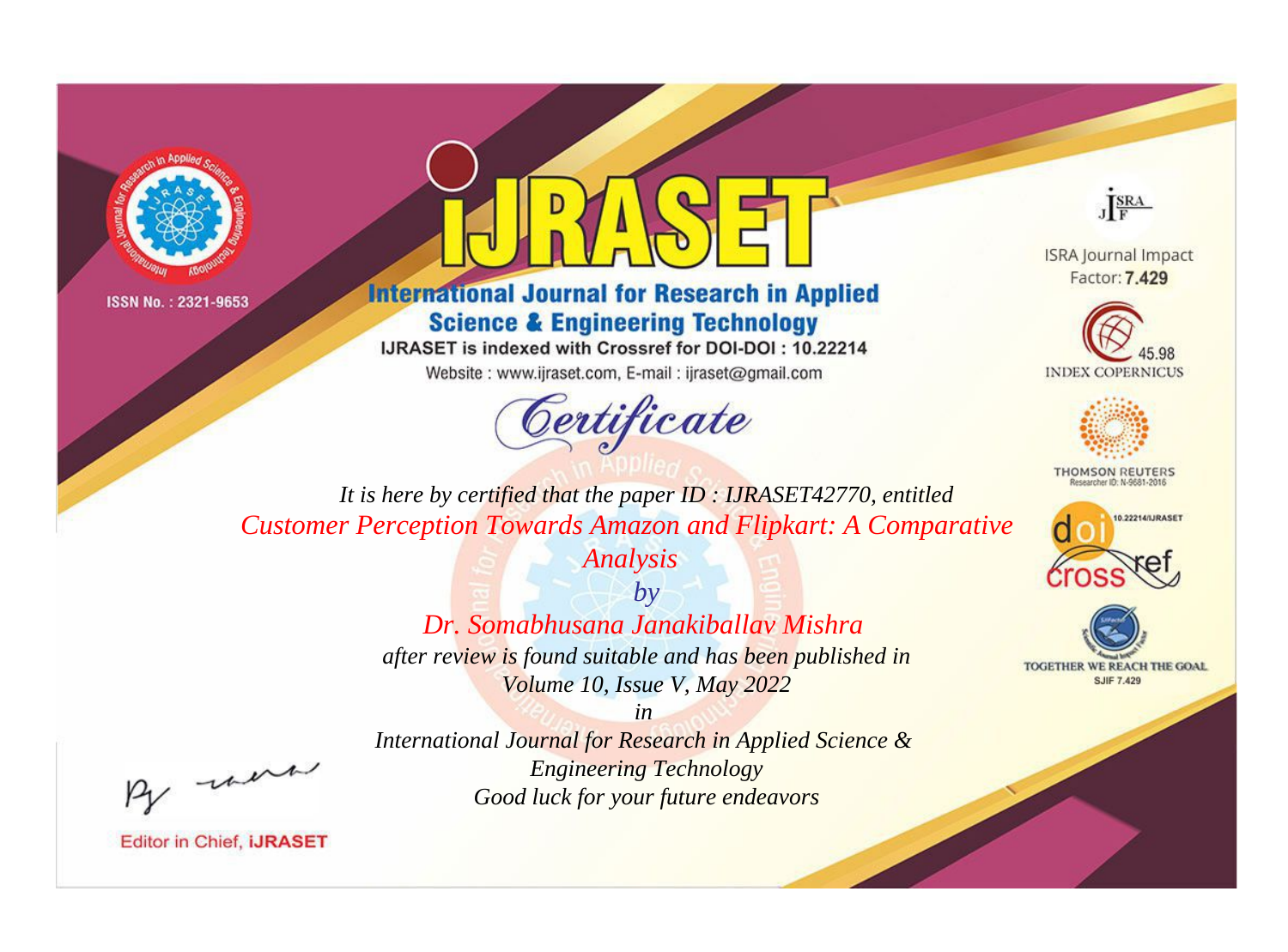



**International Journal for Research in Applied Science & Engineering Technology** 

IJRASET is indexed with Crossref for DOI-DOI: 10.22214

Website: www.ijraset.com, E-mail: ijraset@gmail.com





**ISRA Journal Impact** Factor: 7.429





**THOMSON REUTERS** 



TOGETHER WE REACH THE GOAL **SJIF 7.429** 

*It is here by certified that the paper ID : IJRASET42770, entitled Customer Perception Towards Amazon and Flipkart: A Comparative* 

*Analysis*

*by Debasish Rout after review is found suitable and has been published in Volume 10, Issue V, May 2022*

, were

*International Journal for Research in Applied Science & Engineering Technology Good luck for your future endeavors*

*in*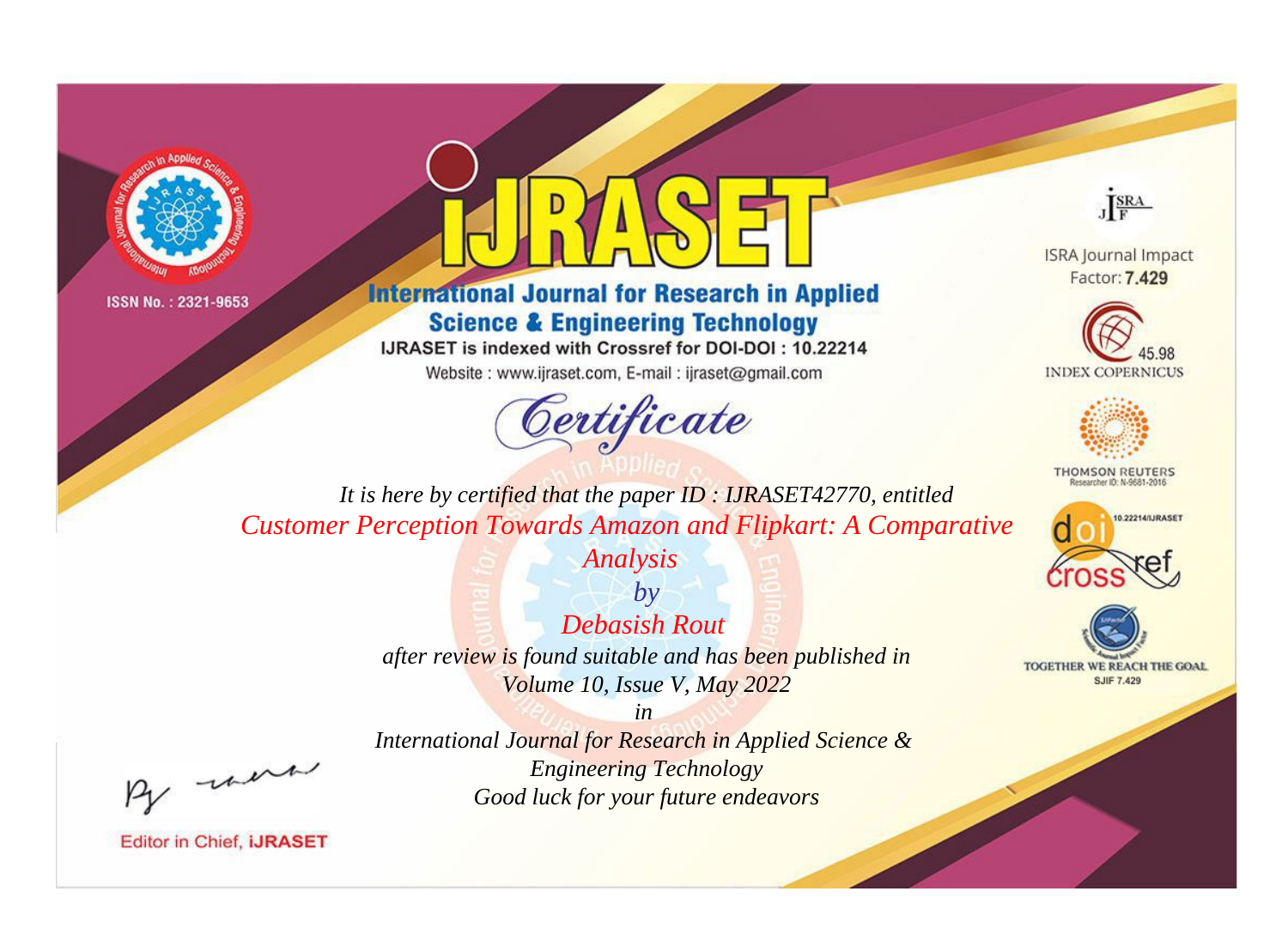



**International Journal for Research in Applied Science & Engineering Technology** 

IJRASET is indexed with Crossref for DOI-DOI: 10.22214

Website: www.ijraset.com, E-mail: ijraset@gmail.com





**ISRA Journal Impact** Factor: 7.429





**THOMSON REUTERS** 



TOGETHER WE REACH THE GOAL **SJIF 7.429** 

*It is here by certified that the paper ID : IJRASET42770, entitled Customer Perception Towards Amazon and Flipkart: A Comparative* 

*Analysis*

*by Dr. Ranjan Kantha after review is found suitable and has been published in Volume 10, Issue V, May 2022*

, were

*International Journal for Research in Applied Science & Engineering Technology Good luck for your future endeavors*

*in*